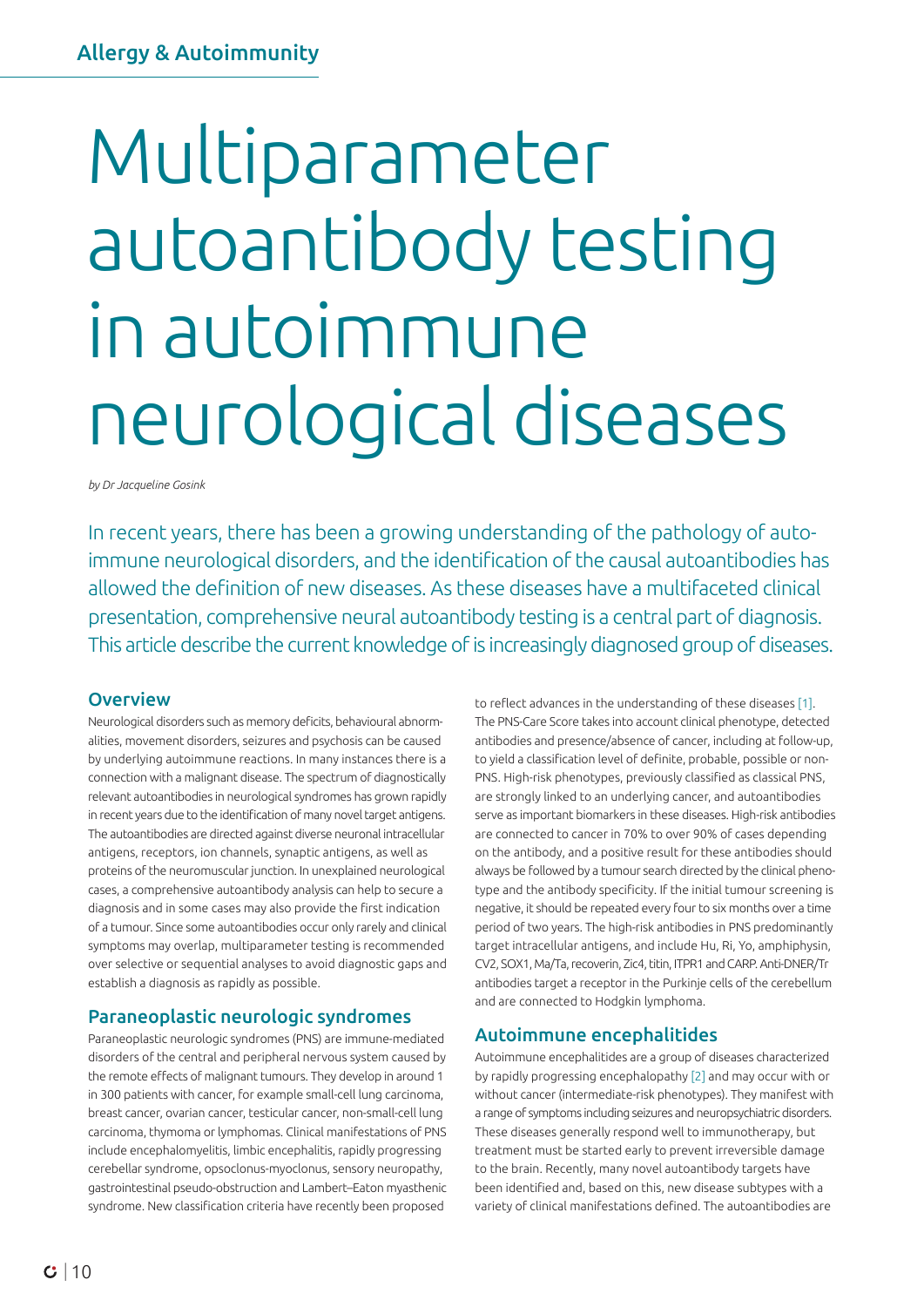directed against neuronal cell-surface and synaptic antigens and there is evidence that they play a direct pathogenic role. These antibodies have a moderate or low association with cancer and are hence classified as intermediate-risk (30 to 70%) or low-risk antibodies (<30%) for PNS. In laboratory practice autoantibodies against neuronal surface targets are found three times more frequently than those against intracellular antigens.

The most frequent and best characterized disease type is anti-Nmethyl-D-aspartate (NMDA) receptor encephalitis [3, 4]. The target antigen is the membrane-spanning channel subunit GluN1 of the NMDA receptor. Symptoms of anti-NMDA receptor encephalitis encompass psychosis, movement disorders, seizures, dysautonomia and coma. The disease is most common in young adults, with a high female to male ratio, and approximately 40–50% of patients present with a neoplasm, predominantly ovarian teratoma. Herpes simplex virus-1 encephalitis has recently been found to be among the triggers of anti-NMDA receptor encephalitis.

Other forms of autoimmune encephalitis are linked to autoantibodies against further cell-surface antigens [4, 5]. LGI1 and CASPR2 are specific target antigens of autoantibodies formerly thought to be directed against voltage-gated potassium channels. Anti-LGI1 reactivity is tightly associated with limbic encephalitis and a tumour frequency of 5 to 10% of cases. Anti-CASPR2 autoantibodies have been described in patients with mostly encephalitis and/or peripheral nerve dysfunction (Morvan's syndrome). Twenty to fifty percent of cases are linked to thymoma. Anti-DPPX encephalitis is a multifocal neurological disorder with prominent hyperexcitability of the central nervous system (CNS) and rare (<10%) association with lymphoma. Autoimmune encephalitis with reactivity against GABA, receptors is characterized by very prominent seizures, memory loss and confusion. Neoplasms, especially small-cell lung carcinoma, occur in about half of patients. Patients with anti-AMPA receptor encephalitis commonly exhibit subacute confusion, memory deficits, seizures and sometimes dementia. Seventy percent of cases are paraneoplastic, affecting the lungs, thymus and breast. IgLON5 autoantibodies are associated with parasomnia and tauopathy and do not have a known tumour association.

# Stiff-person syndrome

Stiff-person syndrome (SPS) is a rare disease of the CNS which manifests with progressive muscle stiffness, as well as spontaneous or triggered spasms. Up to 80% of patients exhibit anti-glutamic acid decarboxylase (GAD) antibodies. Around 5% of SPS cases are paraneoplastic and usually associated with antibodies against amphiphysin.

# Neuromyelitis optica spectrum diseases

Neuromyelitis optica spectrum diseases (NMOSD) are acquired demyelinating disorders of the CNS and are characterized by degradation of the insulating sheath of the optical nerves and the spinal cord [7]. Symptoms encompass acute visual disorders including blindness, impaired mobility and loss of bladder and bowel control. NMOSD need be distinguished from the more frequent demyelinating CNS disease multiple sclerosis (MS) as therapy differs.

NMOSD are associated with highly specific pathogenic autoantibodies targeting the CNS water-channel protein aquaporin-4 (AQP-4), which are detected in 60 to 90% of cases. Detection of anti-AQP-4 can secure a diagnosis of NMOSD and enables serological differentiation from MS. Autoantibodies against myelin oligodendrocyte glycoprotein (MOG) occur in around 20% of anti-AQP-4-negative NMOSD cases, as well as in other demyelinating diseases of the CNS, and their determination provides an additional aid for delimitation from classic MS.

## Myasthenia syndrome

In myasthenia gravis (MG) the dominant symptom is muscle weakness caused by antibody-mediated transmission disorders of the neuromuscular synapses. Antibodies against nicotinic acetylcholine receptor (AChR) are pathogenic and detected in around 85% of MG patients [8]. Ten to fifteen percent of MG patients develop thymoma, and almost all of these cases are AChR antibody positive. Around 6% of MG patients are AChR antibody negative but positive for antibodies against muscle-specific kinase (MuSK), which are associated with a generalized severe form of MG. Parallel determination of both types of antibody can increase the serological detection rate for MG.



**Figure 1. Example of immunofluorescence assay results: anti-LGI1 positive** (Source: EUROIMMUN)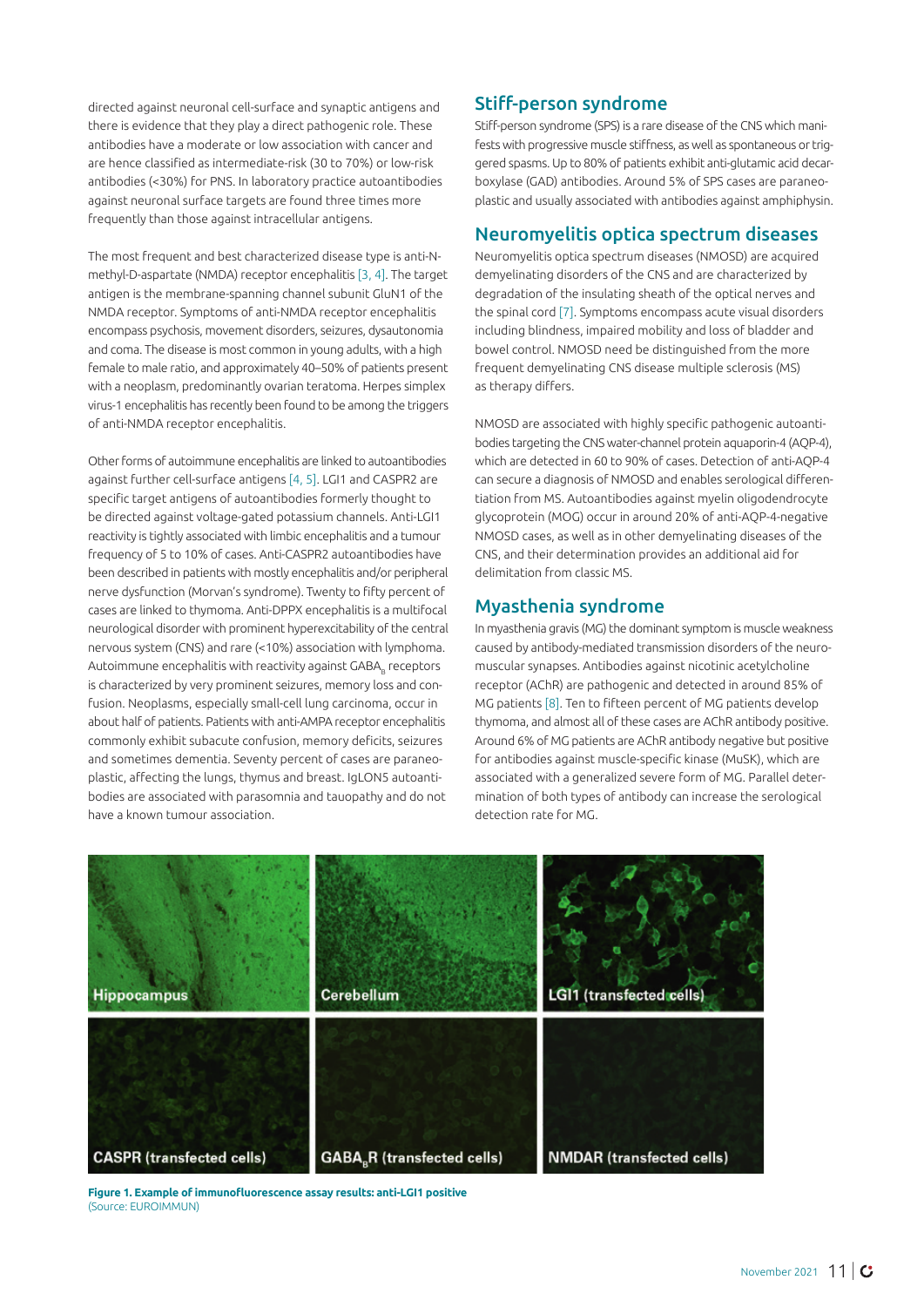## Autoimmune neuropathies

The peripheral nervous system can also be the target of autoaggression, affecting nerves, ganglia or myelin sheaths. Autoantibodies against gangliosides are characteristic markers for Guillain-Barré syndrome (GBS) and its variants, for example acute motor axonal neuropathy, Miller Fisher syndrome and multifocal motor neuropathy. Around two thirds of cases of GBS are triggered by an infection, mostly gastrointestinal or respiratory illnesses.

# Autoantibody diagnostics in neurological diseases

Autoantibody analysis is an important component of the diagnostic work-up in neurological diseases, especially in cases where no other cause, such as viral encephalitis, can be identified. Since autoimmune neurological diseases have overlapping syndromes and many of the associated autoantibodies occur only rarely, multiparameter antibody screening is recommended. Analysis of both serum and cerebrospinal fluid provides the greatest detection rate, as the specificity and sensitivity of the detection can vary between these sample materials depending on the antibody present. Only IgG antibodies should be taken into account in the analysis. Test methods for autoantibodies in neurological diseases include multiplex indirect immunofluorescence tests based on tissue substrates and recombinant antigen-expressing cells, multiparameter immunoblot assays, enzyme-linked immunosorbent assay (ELISA) and radioimmunoassay (RIA).

#### **Multiplex indirect immunofluorescence**

Indirect immunofluorescence using sections of tissues such as nerves, cerebellum, hippocampus and intestine provides a broad autoantibody screening and also enables detection of autoantibodies against as yet unidentified target antigens.

Transfected-cell substrates allow monospecific detection of autoantibodies targeting defined antigens (Fig. 1). The recombinant cells heterologously express the antigens on their surface, generally at a higher concentration per cell than in the native tissue, which allows a more sensitive detection of the corresponding autoantibodies. To achieve maximal diagnostic performance, only the relevant epitopes of the autoantigens are expressed. These tests are particular useful for antigens that are conformation-dependent and fragile and therefore not suited to solid-phase detection methods, such as ELISA or immunoblot. Many neuronal cell-surface antigens fall into this category. Recombinant-cell assays also offer the advantage that they can be developed quickly, enabling rapid introduction of novel parameters into the diagnostic routine.

Recombinant-cell substrates are now available for a wide variety of target antigens, including NMDA receptors, AMPA 1/2 receptors, GABA, receptors, LGI1, CASPR2, DPPX, IgLON5, GAD65, Zic4, DNER/Tr, AQP-4, MOG, AChR (adult/fetal) and MuSK. With BIOCHIP technology, different substrates can be variably combined in one reaction field and incubated in parallel for a comprehensive autoantibody analysis. Different mosaics tailored to different diagnostic applications have been developed, for example the Autoimmune

Encephalitis Mosaic 6 containing the six substrates NMDAR, CASPR2, AMAR1/2, LGI1, DPPX and GABA $_{B1/B2}$ , the Myasthenia gravis Mosaic for simultaneous determination of AChR and MuSK antibodies, and the NMOSD Screen 1 for parallel analysis of AQP-4 and MOG antibodies. Results from recombinant-cell substrates can now also be evaluated automatically using EUROPattern automated microscope systems, providing increased standardization and efficiency in the autoantibody analysis.

#### **Multiparameter immunoblots**

Line blots containing panels of purified characterized antigens provide efficient multiparameter monospecific autoantibody detection. The use of individual membrane chips enables native and recombinant antigens with differing properties to be combined on one test strip. Immunoblots containing a broad range of antigens are ideal for confirming autoantibody specificities in PNS following initial immunofluorescence screening. For example, a EUROLINE profile containing the twelve antigens amphiphysin, CV2, PNMA2 (Ma2/Ta), Ri, Yo, Hu, recoverin, SOX1, titin, Zic4, GAD65, DNER/Tr provides a comprehensive analysis of PNS-associated autoantibodies (Fig. 2). EUROLINE profiles are also available for multiparameter detection of autoantibodies against gangliosides, including GM1, GM2, GM3, GD1a, GD1b, GT1b, GQ1b. All EUROLINE immunoblots can be processed and evaluated fully automatically.

#### **ELISA/RIA**

Anti-acetylcholine receptor antibodies are optimally determined using an antigen mix of adult and fetal acetylcholine receptors. This antigen mix is used in the Anti-Acetylcholine Receptor ELISA and RIA from EUROIMMUN and ensures highly sensitive and specific detection of these antibodies.

# **Perspectives**

The diagnosis and treatment of autoimmune neurological diseases has undergone a paradigm shift in recent years owing to the identification of a plethora of associated autoantibodies and the definition of new disease entities with multifaceted clinical presentation. Autoimmune encephalitis, in particular, has gone from being rarely diagnosed 20 years ago to having a prevalence and incidence comparable to that of infectious encephalitis, with an increasing tendency. Antibodymediated neurological disorders, especially NMDA receptor encephalitis, also serve as models for research into the pathogenic mechanisms of autoantibodies in neurological and

Amphiphysin CV2 PNMA2 (Ma2/Ta) Ri Yo Hu Recoverin SOX1 Titin Zic4 GAD65 Tr (DNER) Control

**Figure 2. EUROLINE Paraneoplastic Neurological Syndromes 12 Ag** (Source: EUROIMMUN)